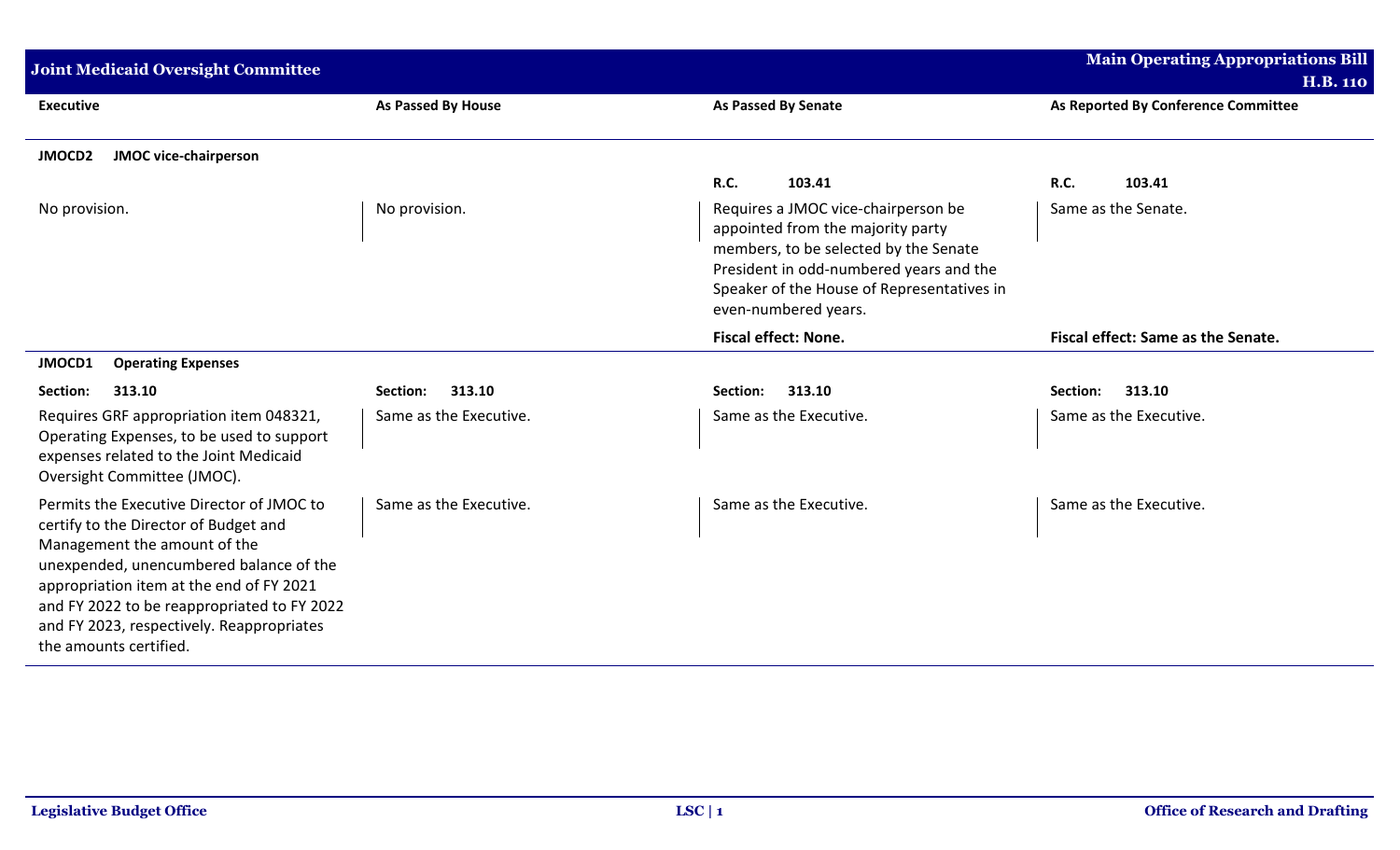| Joint Medicaid Oversight Committee                                                                                                                                                                                                                                                                              | <b>Main Operating Appropriations Bill</b><br><b>H.B. 110</b> |                                                                                                                                                                                                                                                                          |                                              |
|-----------------------------------------------------------------------------------------------------------------------------------------------------------------------------------------------------------------------------------------------------------------------------------------------------------------|--------------------------------------------------------------|--------------------------------------------------------------------------------------------------------------------------------------------------------------------------------------------------------------------------------------------------------------------------|----------------------------------------------|
| <b>Executive</b>                                                                                                                                                                                                                                                                                                | <b>As Passed By House</b>                                    | <b>As Passed By Senate</b>                                                                                                                                                                                                                                               | As Reported By Conference Committee          |
| Prescription Drug Transparency and Affordability Advisory Council<br>DASCD28                                                                                                                                                                                                                                    |                                                              |                                                                                                                                                                                                                                                                          |                                              |
| <b>R.C.</b><br>125.95<br>Specifies that the Director of Administrative<br>Services is the chairperson of the existing<br>Prescription Drug Transparency and<br>Affordability Advisory Council. Eliminates the<br>requirement that the Council meet quarterly<br>and instead specifies that it meets at the call | <b>R.C.</b><br>125.95<br>Same as the Executive.              | <b>R.C.</b><br>125.95<br>Replaces the Executive provision with one<br>that abolishes the Prescription Drug<br>Transparency and Affordability Advisory<br>Council on the amendment's effective date.                                                                      | <b>R.C.</b><br>125.95<br>Same as the Senate. |
| of the chairperson.<br>No provision.                                                                                                                                                                                                                                                                            | No provision.                                                | Permits the Joint Medicaid Oversight<br>Committee (JMOC) to examine any of the<br>topics described in the report on various<br>aspects of the state's prescription drug<br>purchasing programs previously prepared by<br>the Council if requested by any JMOC<br>member. | Same as the Senate.                          |
| <b>Fiscal effect: None.</b>                                                                                                                                                                                                                                                                                     | <b>Fiscal effect: Same as the Executive.</b>                 | Fiscal effect: Slight decrease in<br>administrative costs for DAS.                                                                                                                                                                                                       | Fiscal effect: Same as the Senate.           |